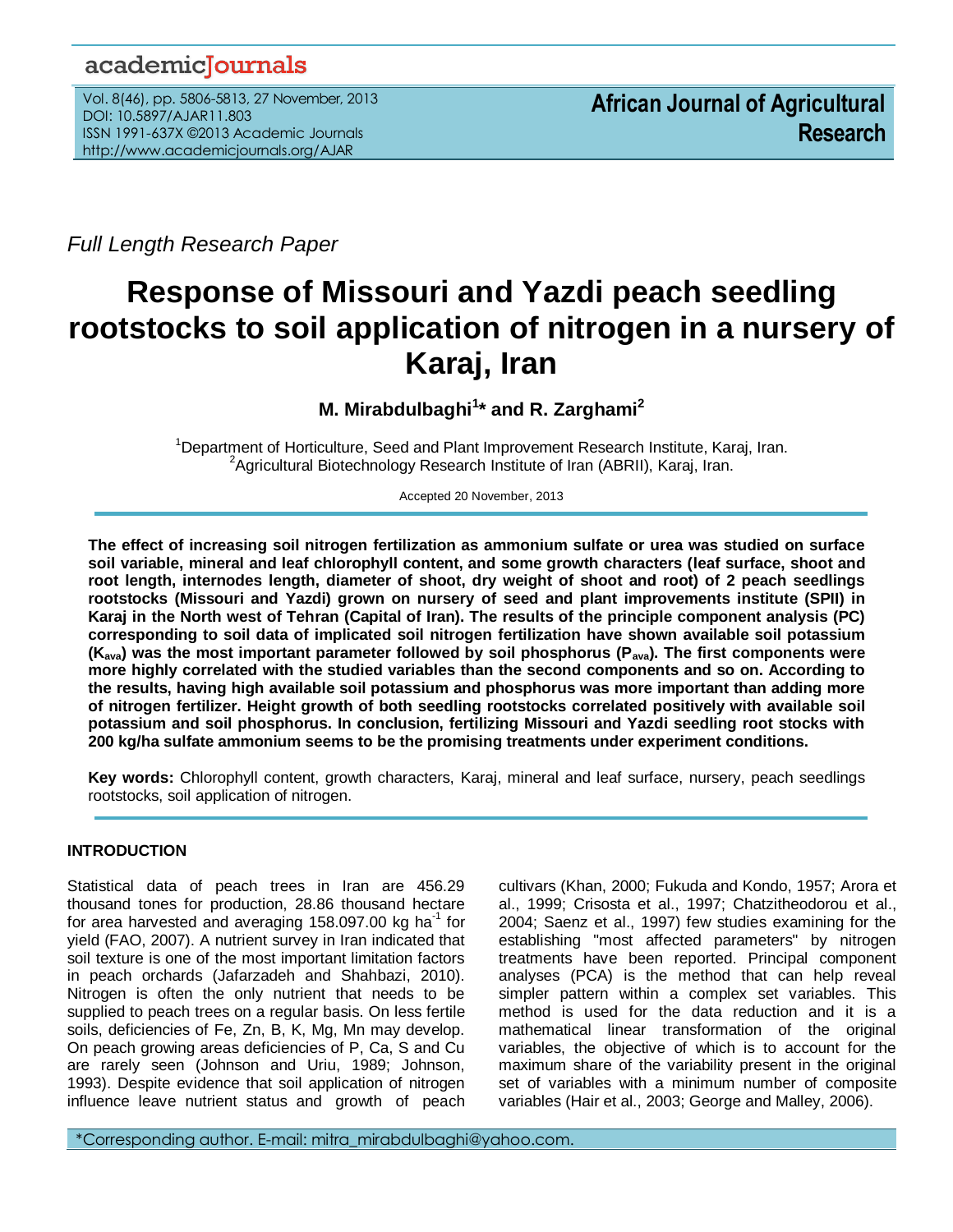|                        |            | Soil texture |              |                     |      | Organic    | Total neutralizing |                 | <b>Available K</b>           | <b>Available P</b>     | Available | <b>Available Fe</b> | Available | Available  |  |  |  |
|------------------------|------------|--------------|--------------|---------------------|------|------------|--------------------|-----------------|------------------------------|------------------------|-----------|---------------------|-----------|------------|--|--|--|
| <b>Surface</b><br>soil | Clay<br>(% | Silt<br>(% ) | Sand<br>(% ) | <b>cv</b><br>(Ds/m) | pH   | matter (%) | value (%)          | Total N<br>(% ) | (me $\mathsf{L}^{\text{-}1}$ | $\{(ppm) me L^{-1}\}\$ | Cu (ppm)  | (ppm)               | Mn (ppm)  | $Zn$ (ppm) |  |  |  |
| $0 - 20$ cm            | $\sim$     | ıд           |              | ว วด                | 7.83 | o.45       | 10.07              | 0.05            | 188                          |                        | 1.93      | 6.08                | 22.01     | 0.5        |  |  |  |

**Table 1.** Surface soil (0 to 20 cm) characteristics of Missouri and Yazdi seedling rootstocks grown on nursery of SPII before Soil application of nitrogen fertilizers.

In Dahal (1996) report, it was found that principal component analysis was highly suggestive in analyzing soil test data on which a rational fertilizer nutrients recommendation can be made for a sustainable soil fertility management reign. Nargundkar (2005) has remarked that the component matrix tables show the components loadings that are the correlations between the variables and the components. This is the central output of factor or principal component analysis, which is also the basis for imputing a label to the different factors of components. It is the rule of thumb that the larger the size of the component loading for a variable, the more important the variable is in interpreting the component. The first component is generally more highly correlated with the variables than the second components and so on (Dahal, 1996). In this paper PCA, correlation, regression analysis and analysis of variance are applied to investigate the effect of soil nitrogen fertilization either as ammonium sulfate or urea on vegetative growth, mineral and leaf chlorophyll content of peach seedling rootstocks Missouri and Yazdi under nursery of SPII conditions in Karaj/Iran.

#### **MATERIALS AND METHODS**

The investigation was carried out during 2009-2010 seasons on peach seedling rootstocks (Missouri and Yazdi) grown on nursery of Seed and Plant Improvements Institute (SPPI) in Karaj/Iran. Seedlings rootstocks were spaced at10\*30 cm and 500 seedlings were planted per

plot. Soil application of nitrogen fertilizers was added once at end of May and repeated every 14 days. Each treatment was replied 7 times. The other cultural practices were the same for all seedling rootstocks. The experiment was arranged as a factorial arrangement of 4 N rates (0, 200, 400, and 600 kg N/ha)  $\times$  2 N sources [urea (46% N), and ammonium sulfate (26% N)  $\times$  2 peach seedling rootstocks. Chemical properties of soil at the beginning of experiment were determined following soil analysis (Drouineou, 1942; Walkley and Black, 1934; Isaac and Kerber, 1971; Olsen and Sommers, 1982). Surface soil (0 to 20 cm) variables (Total Neutralizing Value %, pH, total N%, available K Use (me  $L^{-1}$ ), available P (me  $L^{-1}$ ), silt %, sand %, clay %,Organic matter %, Fe ppm, Zn ppm, Cu ppm, Mn ppm, B ppm) of studied peach seedlings rootstocks before soil application of nitrogen fertilizers are presented in Table 1. The soil has low levels of organic matter and total N, high pH and relative middle levels on nutrients. PCA and Pearson correlation analysis were applied to establish the most affected parameters of soil test data by nitrogen treatments and also to study the relationship between soil test data and mineral, leaf chlorophyll content, and some growth characters (leaf surface, shoot and root length, internodes length, diameter of shoot, dry weight of shoot and root) of 2 peach seedlings studied rootstocks. The studied data were subjected to analysis of variance and the method of Duncan' s was used to differentiate means. Leaf chlorophyll concentration was estimated by a SPAD-502 m (Minolta Co. Oska. Japan) in all leaves sampled. SPAD values were converted to chlorophyll concentration (μMol m<sup>-2</sup>) by using the calibration equation:

#### $Y = 0.15$  x2 + 1.49 x + 85

Where (Y) is the chlorophyll concentration and (X) the SPAD value in leaves Pestana et al., 2004). Leafs from each treatments were composited, oven dried and ground for chemical analysis. Nitrogen was determined by micro-Kjeldahl method (AOAC, 1980) and Potassium, Phosphorus, Calcium, Magnesium, Iron, Manganese, Zinc, Copper and Boron were determined by atomic absorption spectophotometry by atomic absorption spectophotometry (A.O.A.C, 1980). This paper would use SPSS statistic computer system to calculate the surveyed data and means were evaluated using Duncan' s multiple range test at  $P = 0.05$ .

#### **RESULTS AND DISCUSSION**

Principal component analysis corresponding to soil data as affected by soil application of sulfate ammonium and urea were carried out (Tables 2 and 3).

Soil-K had very high loadings with the first component accounting for 90.04% of variance while 8.6% was accounted for second component in which P content of soil had high loadings. And finally the third most important nutrient was soil Mn. As was said earlier, it is the rule of thumb that larger the size of the component loading for a variable, the more important the variable is in interpreting the component. In Dahal (1996) report, loadings above 0.6 are considered high where as those below 0.4 are low. Most common stopping rule in PCA was based on the average value of the eigenvalues >1.0 (that is, the Kaiser-Guttman criterion; Guttman, 1954; Cliff, 1988; Jackson, 1993). In this research, the eigenvalue of the first principal component was 536.654, and it explained 90.04% of the standardized variance, in which soil P and soil Mn were the major contributing variables. The correlation coefficients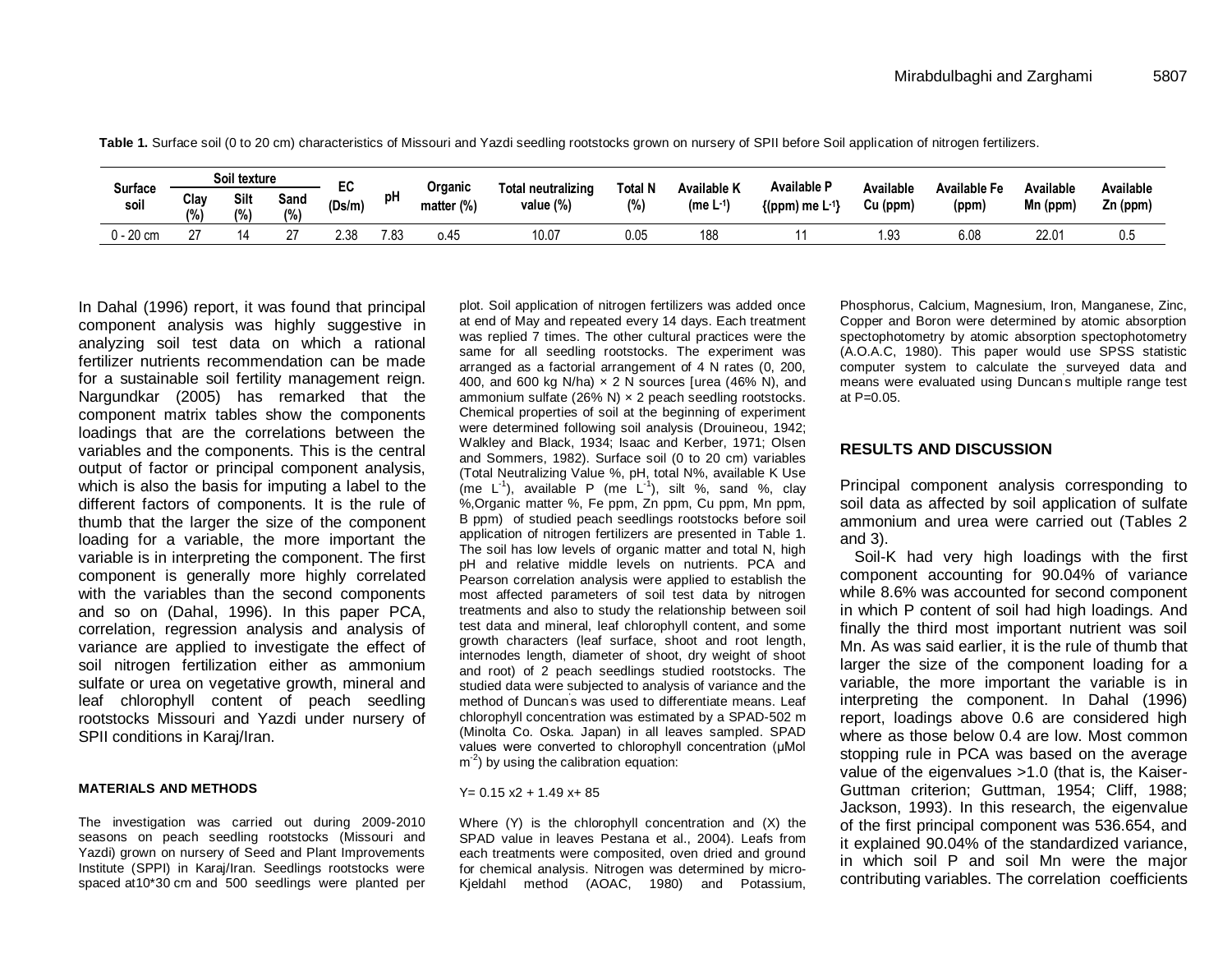| <b>Parameters</b>  | Eigenvalue | <b>Difference</b> | <b>Proportion</b> | <b>Cumulative</b> |
|--------------------|------------|-------------------|-------------------|-------------------|
| PRIN <sub>1</sub>  | 536.654    | 485.774           | 0.904226          | 0.90423           |
| PRIN <sub>2</sub>  | 50.880     | 47.042            | 0.085729          | 0.98996           |
| PRIN <sub>3</sub>  | 3.838      | 2.645             | 0.006467          | 0.99642           |
| PRIN4              | 1.193      | 0.515             | 0.002010          | 0.99843           |
| PRIN <sub>5</sub>  | 0.678      | 0.426             | 0.001143          | 0.99958           |
| PRIN <sub>6</sub>  | 0.252      | 0.252             | 0.000424          | 1.00000           |
| PRIN7              | 0.000      | 0.000             | 0.000000          | 1.00000           |
| PRIN <sub>8</sub>  | 0.000      | 0.000             | 0.000000          | 1.00000           |
| PRIN <sub>9</sub>  | 0.000      | 0.000             | 0.000000          | 1.00000           |
| PRIN <sub>10</sub> | 0.000      | 0.000             | 0.000000          | 1.00000           |
| PRIN <sub>11</sub> | 0.000      | 0.000             | 0.000000          | 1.00000           |
| PRIN <sub>12</sub> | 0.000      | 0.000             | 0.000000          | 1.00000           |
| PRIN <sub>13</sub> | 0.000      | 0.000             | 0.000000          | 1.00000           |
| PRIN <sub>14</sub> | 0.000      | 0.000             | 0.000000          | 1.00000           |
|                    |            |                   |                   |                   |

**Table 2.** Eigen values of the Covariance Matrix using soil test data as affected by soil application of sulfate ammonium and urea.

**Table 3.** Eigenvectors of the three components using soil test data as affected by soil application of sulfate ammonium and urea.

| Soil variable | PRIN <sub>1</sub> | PRIN <sub>2</sub> | PRIN <sub>3</sub> |
|---------------|-------------------|-------------------|-------------------|
| <b>TNV</b>    | 0.029330          | 0.032694          | $-0.537090$       |
| soilN         | 0.000359          | 0.000315          | $-0.001975$       |
| Silt          | 0.179416          | 0.103268          | $-0.078461$       |
| OC            | 0.002892          | 0.002754          | $-0.008160$       |
| Ksoil         | 0.910388          | 0.182190          | 0.202932          |
| Clay          | 0.090742          | $-0.017769$       | $-0.200654$       |
| Znsoil        | 0.012500          | $-0.061851$       | $-0.074149$       |
| Bsoil         | 0.004623          | 0.004976          | $-0.028526$       |
| Fesoil        | $-0.017538$       | 0.034142          | 0.291395          |
| Psoil         | $-0.232838$       | 0.920275          | 0.126703          |
| Mnsoil        | $-0.032465$       | $-0.306478$       | 0.539130          |
| рH            | $-0.000860$       | 0.005576          | $-0.045688$       |
| Cusoil        | 0.005362          | 0.021401          | 0.062203          |
| Sand          | $-0.272092$       | $-0.086173$       | 0.319911          |

for soil test data and positive significant correlation with their regression equations for mineral and leaf chlorophyll content, and some growth characters of Missouri and Yazdi seedling rootstocks as affected by soil application of sulfate ammonium and urea in Tables 4 and 5. High values of soil K (the first most important nutrient) were related with high rate of total soil N in the surface, TNV, OC, as recently reviewed by Dahal et al. (1996). We have found also high values of soil K soil are related with high rate of Zn, and soil B and also, the amount of silt and clay in soil (Table 4).

The first component is generally more highly correlated with the variables than the second components and so on (Dahal, 1996). In agreement with this, we have found soil K (the first component) was generally more highly correlated with the variables than the other components Leaf K and leaf Mg content of Missouri seedling rootstocks have been observed to be positively correlated with soil K. The high values of soil P (the second most important nutrient) are related with high rates of leaf Cu content, dry weight of shoot, root length and diameter of shoot for Missouri seedling rootstocks. High values of soil Mn (the third most important nutrient) were related with high rate of leaf Zn and leaf Fe of this peach seedlings rootstocks (Table 5). It has been observed that dry weight of root and shoot length of Yazdi seedling rootstocks was positively correlated with soil K. Soil P were positively correlated with leaf p, K, Zn, Cu concentration of Yazdi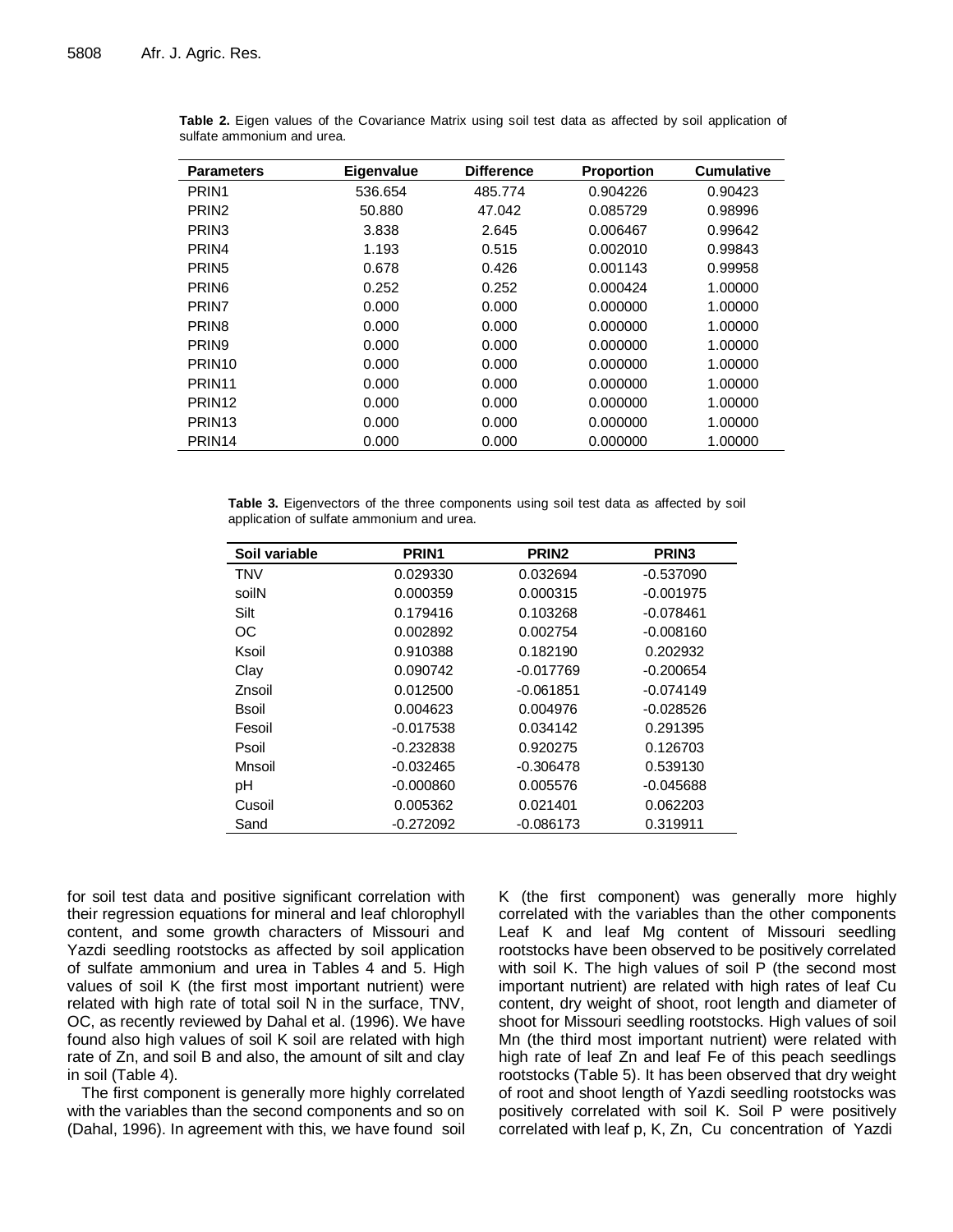| Correlation       | <b>TNV</b> | <b>Total soil N</b> | Silt     | <b>OC</b> | $K_{\text{soil}}$ | Clay         | Znsoil   | $B_{\rm soil}$ | $\mathsf{Fe}_\mathsf{soil}$ | Ec <sub>soil</sub> | $P_{\text{soil}}$ | Mnsoil  | рH      | Cu <sub>soil</sub> | Sand |
|-------------------|------------|---------------------|----------|-----------|-------------------|--------------|----------|----------------|-----------------------------|--------------------|-------------------|---------|---------|--------------------|------|
| <b>TNV</b>        |            | $0.77***$           | $0.54*$  | $0.63**$  | $0.49*$           | $0.67**$     | $0.63**$ | $0.63**$       |                             |                    |                   |         |         |                    |      |
| Total soil N      |            |                     | $0.86**$ | $0.90**$  | $0.79**$          | $0.88**$     | $0.38*$  | $0.80**$       |                             |                    |                   |         | $0.48*$ | $0.49*$            |      |
| Silt              |            |                     | 1        | $0.97**$  | $0.97**$          | $0.91**$     | $0.42*$  | $0.72**$       |                             |                    |                   |         |         | $0.45*$            |      |
| OC                |            |                     |          | 1         | $0.92**$          | $0.88**$     | $0.37*$  | $0.76**$       |                             |                    |                   |         |         | $0.42*$            |      |
| $K_{\text{sol}}$  |            |                     |          |           | 1                 | $0.94**$     | $0.43*$  | $0.74***$      |                             |                    |                   |         |         |                    |      |
| clay              |            |                     |          |           |                   | $\mathbf{1}$ | $0.5*$   | $0.85*$        |                             |                    |                   |         |         |                    |      |
| Zn soil           |            |                     |          |           |                   |              | 1        |                |                             |                    |                   | $0.45*$ |         |                    |      |
| B <sub>soil</sub> |            |                     |          |           |                   |              |          |                |                             |                    |                   |         |         |                    |      |
| Fe soil           |            |                     |          |           |                   |              |          |                | 1                           | $0.64***$          | $0.54*$           |         |         |                    |      |
| Ec soil           |            |                     |          |           |                   |              |          |                |                             | 1                  |                   |         |         | $0.62**$           |      |
| $P_{sol}$         |            |                     |          |           |                   |              |          |                |                             |                    | 1                 |         |         |                    |      |
| Mn soil           |            |                     |          |           |                   |              |          |                |                             |                    |                   | 1       |         |                    | 0.41 |
| pH                |            |                     |          |           |                   |              |          |                |                             |                    |                   |         | 1       | $0.53*$            |      |
| Cu soil           |            |                     |          |           |                   |              |          |                |                             |                    |                   |         |         | 1                  |      |
| Sand              |            |                     |          |           |                   |              |          |                |                             |                    |                   |         |         |                    |      |

**Table 4.** Pearson correlation coefficient between soil test data as affected by soil application of sulfate ammonium and urea.

\* Only positive coefficients significant are presented.

**Table 5.** Correlation analysis and their regression equations for soil test data, mineral and leaf chlorophyll content, and some growth characters of Missouri and Yazdi seedling rootstocks as affected by soil application of sulfate ammonium and urea.

| <b>Missouri seedling rootstocks</b> |                            |              |           | Yazdi seedling rootstocks |               |  |  |  |  |  |  |
|-------------------------------------|----------------------------|--------------|-----------|---------------------------|---------------|--|--|--|--|--|--|
|                                     |                            |              |           | Y=0.038Leaf Zn-.0.37      | $r = 0.55$ ** |  |  |  |  |  |  |
| Y=Leaf N                            | Y=0.73Soil Fe+0.07         | $r = 0.40*$  |           | $Y=0.09$ dwr+0.10         | $r = 0.35*$   |  |  |  |  |  |  |
|                                     |                            |              | Y=Leaf P  | Y=0.08dws-0.03            | $r = 0.59**$  |  |  |  |  |  |  |
|                                     | Y=0.07Leaf K+0.08          | r 0.71**     |           | Y=0.014P soil-0.03        | $r = 0.65**$  |  |  |  |  |  |  |
|                                     | Y=4.11Leaf Ca-0.11         | $r 0.69**$   |           | Y=0.19Cu soil-0.04        | $r = 0.41*$   |  |  |  |  |  |  |
|                                     | Y=0.56LeafMg-0.04          | r 0.78**     |           | $Y=0.61$ Leaf Ca+0.58     | $r = 0.39*$   |  |  |  |  |  |  |
| Y=Leaf P                            | Y=1.56Total soil N $+0.15$ | $r = 0.46*$  |           | Y=12.06P soil+6.19        | $r = 0.42*$   |  |  |  |  |  |  |
|                                     | Y=0.28OC +0.10             | r 0.57**     | Y=Leaf K  | Y=8.90Sand+33.92          | $r = 0.41*$   |  |  |  |  |  |  |
|                                     | Y=0.004Silt+0.08           | $r = 0.48*$  |           |                           |               |  |  |  |  |  |  |
|                                     | Y=0.70Leaf Ca +1.04        | $r = 0.44*$  | Y=Leaf Ca | Y=1.62Soil Fe+4.63        | $r = 0.35*$   |  |  |  |  |  |  |
| Y=Leaf K                            | Y=3.71Leaf Mg -0.003       | $r = 0.53*$  |           |                           |               |  |  |  |  |  |  |
|                                     | Y=0.01Ksoil+0.43           | $r = 0.49*$  |           | Y=1.10Leaf Cu+6.07        | $r = 0.75**$  |  |  |  |  |  |  |
|                                     | Y=2.44Leaf Mg 0.28         | r 0.56**     |           | Y=0.16Leaf Mn+3.45        | $r = 0.51*$   |  |  |  |  |  |  |
| Y=Leaf Ca                           | $Y=0.05$ Leaf Zn $+0.02$   | $r = 0.40*$  |           | $Y=0.43$ root length+5.19 | $r = 0.57**$  |  |  |  |  |  |  |
|                                     | $Y=3.22TotalsoilN +0.32$   | $r 0.68***$  |           | Y=1.75dwr+11.05           | $r = 0.44*$   |  |  |  |  |  |  |
|                                     | Y=0.001SoilK+0.27          | $r = 0.47*$  |           | $Y = 1.36$ dws+9.36       | $r = 0.64**$  |  |  |  |  |  |  |
|                                     | Y=0.15SoilB-0.38           | $r = 0.43*$  | Y=Leaf Zn | Y=1.64EC-soil+11.02       | $r = 0.50*$   |  |  |  |  |  |  |
|                                     | Y=0.02TNV+0.22             | $r = 0.54*$  |           | Y=10.17P soil+10.32       | $r = 0.55$ ** |  |  |  |  |  |  |
|                                     | $Y=0.469OC+0.28$           | $r = 0.68**$ |           | Y=1.41Fe soil+4.96        |               |  |  |  |  |  |  |
| Y=Leaf Mg                           | Y=0.01Clay+0.19            | $r = 0.45*$  |           |                           | $r = 0.47*$   |  |  |  |  |  |  |
|                                     |                            |              |           | Y=2.85Cu soil+9.29        | $r = 0.43*$   |  |  |  |  |  |  |
|                                     |                            |              |           | Y=0.11Leaf Mn+0.43        | $r = 0.48*$   |  |  |  |  |  |  |
|                                     | Y=0.01Silt+0.21            | $r = 0.60**$ |           | Y=0.29Root length+1.2     | $r = 0.56**$  |  |  |  |  |  |  |
|                                     |                            |              | Y=LeaCu   | $Y = 1$ dwr+5.42          | $r = 0.37*$   |  |  |  |  |  |  |
|                                     |                            |              |           | Y=0.89dws+4.08            | $r=0.62**$    |  |  |  |  |  |  |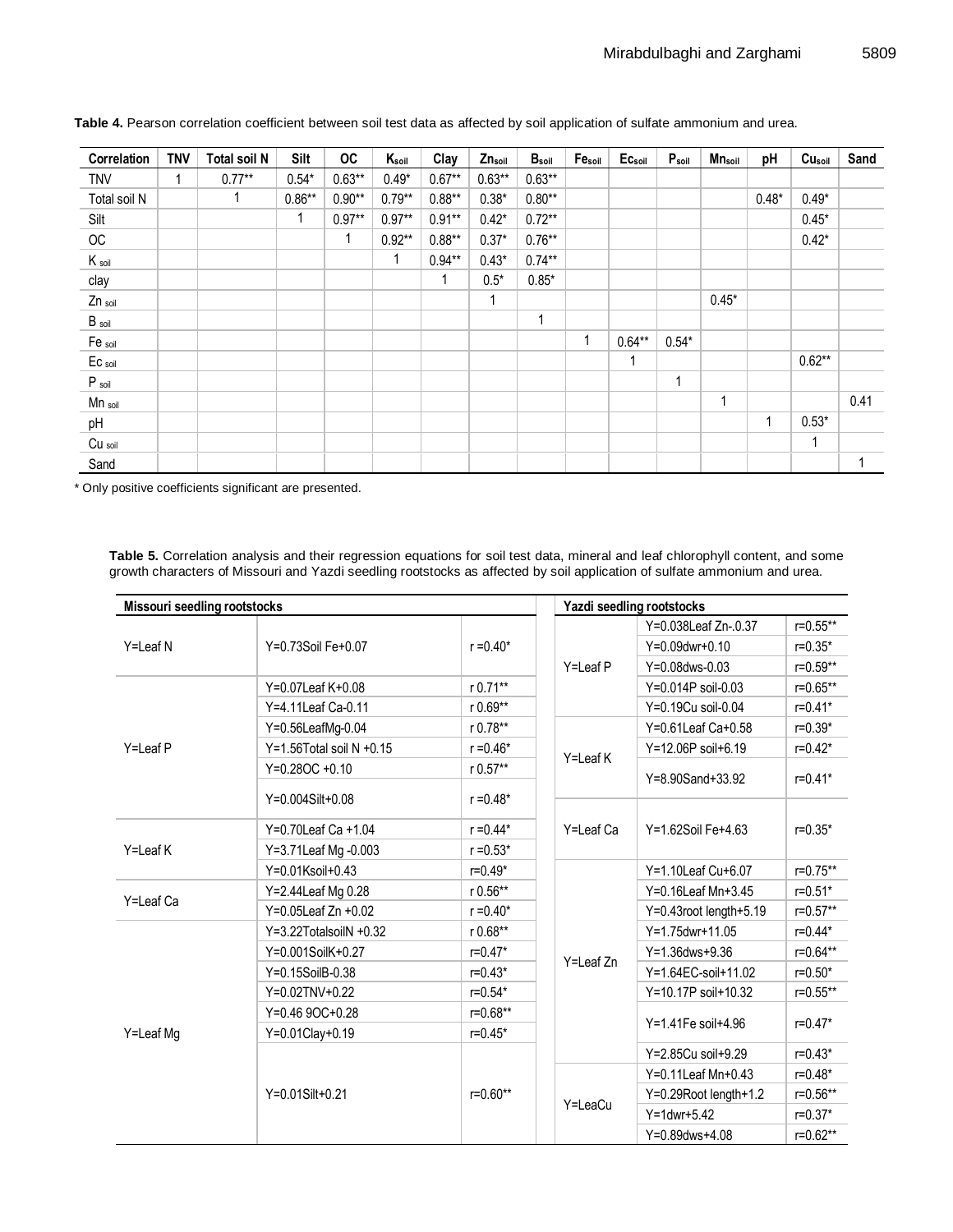## **Table 5.** Contd.

|                      |                               |              |             | 0.14Psoil+4.03         | $r = 0.69**$ |
|----------------------|-------------------------------|--------------|-------------|------------------------|--------------|
|                      |                               |              | Y=Leaf Mn   | Y=1.76 rootlength+30   | $r = 0.72$   |
|                      |                               |              |             | Y=4.81Fe soil+1.07     | $r = 0.48*$  |
| Y= Leaf Fe           | Y=17.88SoilMn+116.01          | $r = 0.42*$  | Y=Leaf B    | Y=1.66Mnsoil+9.19      | $r = 0.49*$  |
|                      | Y=0.11Sand+8.73               | $r = 0.46*$  |             | Y=0.77TNV+0.48         | $r = 0.48*$  |
| $Y =$ Leaf $Zn$      | Y=0.10shoot length+9.85       | $r = 0.40*$  | Y=Leaf      |                        |              |
|                      | Y=0.09Leaf Mn+7.5             | $r = 0.48*$  | chlorphyll  | Y=1.98Zn soil+89.04    | $r = 0.35*$  |
|                      | Y=0.12 SoilP+4.62             | $r = 0.59**$ |             | Y=2.77dwr+15.54        | $r = 0.53*$  |
| $Y =$ Leaf Cu        | Y=0.77SoilFe+2.21             | $r = 0.40*$  | Y=Root      | Y=1.16dws+16.05        | $r = 0.42*$  |
|                      | Y=0.12 Sand+1.9               | $r = 0.44*$  | length      | Y=1.92EC soil+16.61    | $r = 0.45*$  |
|                      | Y=4.65TNV+58.23               | $r = 0.42*$  |             | Y=1.72.DS+0.02         | $r = 0.52*$  |
|                      | Y=2.20dws +86.24              | $r = 0.67**$ |             | Y=0.15TNV+0.10         | $r = 0.36$   |
|                      | Y=7.58dwr+83.6486.811.69      | $r = 0.38*$  | Y=Internode | Y=20.48Soil N+0.96     | $r = 0.38$   |
|                      | Y=1.04Stem length+64.23       | $r = 0.52*$  | s           |                        |              |
|                      |                               | $r = 0.42*$  |             | Y=1.98B soil+0.97      | $r = 0.51$   |
| Y=Leaf-Chlorophyll   |                               |              |             |                        |              |
|                      |                               |              |             | Y=0.02shoot length+0.4 | $r = 0.39*$  |
|                      | Y=5.32Diameter of shoot+95.65 | $r = 0.53*$  |             | Y=0.06TNV+0.38         | $r = 0.45*$  |
|                      |                               |              | Y=Diameter  | Y=0.95OC+0.64          | $r = 0.41*$  |
|                      |                               |              | of stem     | Y=6.75SoilN+0.74       | $r = 0.41*$  |
|                      | Y=0.03 Psoil+0.99             | $r = 0.41*$  |             | Y=0.03Clay+0.33        | $r = 0.35*$  |
|                      | $Y = 0.31$ dwr+0.79           | $r = 0.57**$ |             | Y=0.01Silt+0.50        | $r = 0.35$   |
|                      |                               |              |             | Y=18.32OC+21.75        | $r = 0.38*$  |
|                      |                               |              |             | Y=1112.2Soil N+24.14   | $r = 0.33*$  |
| Y=Stem -diameter     |                               |              | Y=Stem      | Y=0.06K soil+9.18      | $r = 0.35*$  |
|                      | Y=0.11 dws+0.75               | $r = 0.67**$ | length      | Y=0.52clay+15.77       | $r = 0.32*$  |
|                      |                               |              |             | Y=0.31Silt+17.70       | $r = 0.37*$  |
|                      |                               |              |             | Y=7.97B soil+25.10     | $r = 0.33*$  |
|                      | Y=0.21Psoil+3.99              | $r = 0.43*$  |             | Y=0.45Ec soil+0.80     | $r = 0.55**$ |
|                      | Y=3.11dry weight of root-0.26 | $r = 0.92**$ |             | Y=6.69OC+0.64          | $r = 0.75**$ |
|                      |                               |              |             | Y=35.20Soil N+0.41     | $r = 0.57**$ |
|                      |                               |              |             | Y=0.02K soil-1.80      | $r = 0.75**$ |
| Y=dry weight of stem |                               |              | $Y = dwr$   | Y=0.17Clay-2.45        | $r = 0.59**$ |
|                      | Y=0.28Shoot length-2.38       | $R = 0.52*$  |             | Y=0.12Silt-2.29        | r=0.78**     |
|                      |                               |              |             | Y=0.92Cu soil+0.11     | $r = 0.55**$ |
|                      |                               |              |             | Y=2.12B soil+0.85      | $r = 0.47*$  |
|                      | Y=0.22Psoil+19.44             | $r = 0.47*$  |             | Y=0.60EC soil+2.21     | $r = 0.40*$  |
|                      | $Y = 2.33$ ds+20.17           | $r = 0.38*$  |             | Y=0.05P soil+2.22      | $r = 0.35*$  |
| Y=Root length        | $Y = 1.36$ dwr+20.25          | $r = 0.41*$  |             |                        |              |
|                      | $Y = 0.42$ dws+20.51          | $r = 0.42*$  |             |                        |              |
|                      | Y=0.28 dwr+0.47               | r=040*       |             |                        |              |
| Y=Stem length        | Y=0.65dws+33.07               | $r = 0.42*$  |             |                        |              |
|                      | Y=0.86Internode+0.59          | $r = 0.57**$ | $Y = dws$   |                        |              |
|                      | Y=0.085Stem length-0.21       | $r = 0.40*$  |             | Y=1.09Cu soil+1.49     | $r = 0.35*$  |
| Y=Dry weight of root | Y=0.12rooth length-0.21       | $r = 0.41*$  |             |                        |              |
|                      | Y=1.06Diameter of stem+0.996  | $r = 57**$   |             |                        |              |
|                      | Y=0.27 dws+0.47               | $r = 0.92$   |             |                        |              |
|                      | Y=0.76Diameter of stem+1.25   | $r = 0.57**$ |             |                        |              |
| Y=Internodes         | $Y = 0.05$ shoot length+0.50  | $r = 0.38*$  |             |                        |              |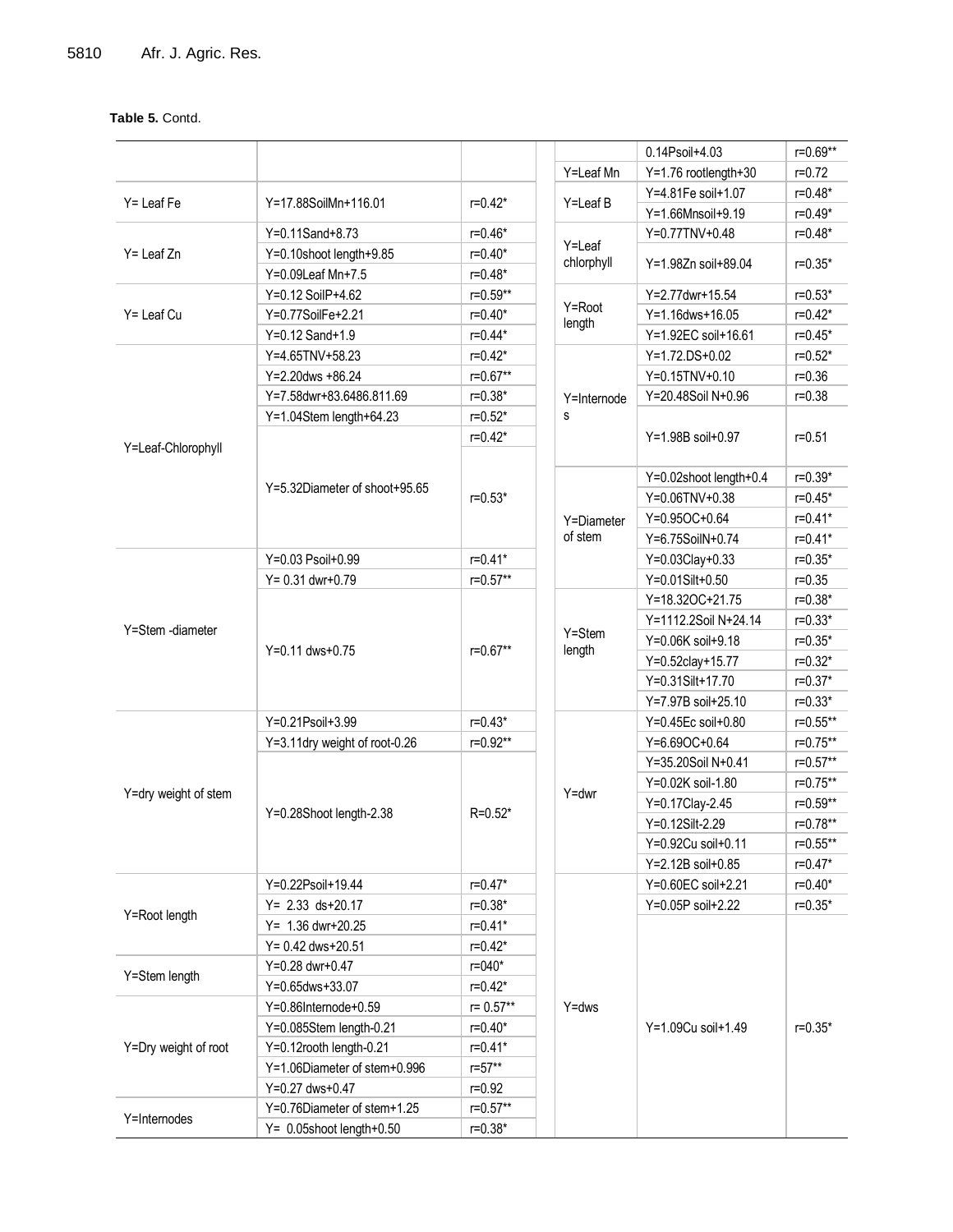**Table 5. C**ontd.

| 1.29<br>$Y = 0.$<br>dwr+1<br>14. | $C$ <sub>1</sub> **<br>r=0.61 |
|----------------------------------|-------------------------------|
| l.49<br>Y= 0.<br>dws+            | <b>E7**</b><br>$r = 0.57$     |

\* Only positive coefficients significant are presented. dwr=dry weight of root, dws=dry weight of shoot, TNV=total neutralizing value DS=diameter of shoot, OC= organic matter.

**Table 6.** Mineral and leaf chlorophyll content and vegetative growth of Missouri and Yazdi seedling rootstocks as affected by soil application of sulfate ammonium and urea.

|                               |           |         | Missouri seedling rootstock |           |                    |            |                |               |        |                                      |         |                               |                  |                   |                     |                                |                  |                         |                        |                                 | Yazdi seedling rootstock<br>Mineral and leaf chlorophyll content |                          |              |              |                   |                |               |             |         |                |                               |                  |                 |                      |                   |                        |                        |                                 |
|-------------------------------|-----------|---------|-----------------------------|-----------|--------------------|------------|----------------|---------------|--------|--------------------------------------|---------|-------------------------------|------------------|-------------------|---------------------|--------------------------------|------------------|-------------------------|------------------------|---------------------------------|------------------------------------------------------------------|--------------------------|--------------|--------------|-------------------|----------------|---------------|-------------|---------|----------------|-------------------------------|------------------|-----------------|----------------------|-------------------|------------------------|------------------------|---------------------------------|
|                               |           |         |                             |           |                    |            |                |               |        | Mineral and leaf chlorophyll content |         |                               |                  | Vegetative growth |                     |                                |                  |                         |                        |                                 |                                                                  |                          |              |              |                   |                |               |             |         |                |                               |                  |                 |                      |                   | Vegetative growth      |                        |                                 |
| Soil fertilization            |           | $N(\%)$ | P(%)                        | $K^{(o)}$ | Ca <sup>(66)</sup> | Mg(%)      | Fe(ppm)        | Zn(ppm)       | B(ppm) | Cu(ppm)                              | Mn(ppm) | Chl.' (uMol m- <sup>2</sup> ) | Root length (cm) | Internodes (cm)   | Shoot diameter (cm) | eaf surface (cm <sup>2</sup> ) | Stem length (cm) | Dry weight of shoot (g) | Dry weight of root (g) | Leaf surface (cm <sup>2</sup> ) | $N(\%)$                                                          | P(0)                     | $K^{(6)}$    | $Ca(^{96})$  | Mg(%)             | Fe(ppm)        | Zn(ppm)       | B(ppm)      | Cu(ppm) | Mn(ppm)        | Chi.* (µMol m- <sup>2</sup> ) | Root length (cm) | Internodes (cm) | Shoot diameter (cm)  | Shoot length (cm) | ry weight of shoot (g) | Dry weight Of root (g) | Leaf surface (cm <sup>2</sup> ) |
| Control                       |           | 4.24B   | 0.21BAC                     | У         | A9.0               | 0.46A      | 634.75BA       | 11.8C         | 40A    | 5.43B                                | 62.28A  | 100.05E                       | 22BC             | 1.330             | 0.83B               | 4.65A                          | 27.67C           | 2.37C                   | 1.210                  | 4.63A                           | 3.88C                                                            | 0.21B                    | 0.85B        | 0.93BA       | A\$4.0            | 459.2DE        | 14.78BA       | 35B         | 8.75B   | 62.18B         | 87.92E                        | 22.67BA          | <b>A79.1</b>    | $\overrightarrow{v}$ | 30.33A            | 4.25BA                 | 2.79A                  | 6.77A                           |
| munonium<br><b>Sulfate</b>    | 200 kg/ha | 3.95B   | 0.25A                       | 1.76BA    | <b>101A</b>        | A747A      | 396.50E        | 13.15BC       | 25B    | 7.67BA                               | 65.33A  | 132.17A                       | 27.33BA          | 3.17BA            | 2.5A                | 5.66A                          | 40.33BA          | 14.35A                  | 4.15A                  | 5.66A                           | 4.29BAC                                                          | 0.63A                    | 1.30BA       | 1.03BA       | A76.0             | 481.18DE       | 15.08BA       | 17.5D       | 9.13A   | 67.33BA        | <b>G99'68</b>                 | 19.67BDC         | 1.83A           | $\overrightarrow{v}$ | 29.33A            | 4.42A                  | 1.92B                  | A40.9                           |
| munomma<br>Sulfate            | d00 kg/ha | 5.37B   | 0.22BA                      | 1.61BAC   | A78.0              | <b>A7A</b> | 456.65DCE      | <b>15.55A</b> | 40A    | 8.03BA                               | 75.05A  | 103.12D                       | 23.33BAC         | 2.23BC            | <b>AB73.1</b>       | A19.9                          | 41BA             | <b>Z74B</b>             | 2.30BC                 | 6.913A                          | 4.08BC                                                           | <b>B</b> <sub>24</sub> B | 1.32BA       | 0.88BA       | A <sub>95.0</sub> | 441.18E        | 16.13A        | <b>25CD</b> | A70.8   | <b>66.67BA</b> | 82.04B                        | 21.67BAC         | R               | $\overrightarrow{v}$ | 27A               | 3.40BAC                | 1.48CB                 | 6.28A                           |
| mmonium<br><b>Sulfate</b>     | ey/by 009 | 7.60A   | <b>Q.16D</b>                | 1.51BC    | 0.68A              | 0.39B      | 547.18BC       | 12.88BC       | 27.5B  | A889                                 | 62.80A  | 104.28D                       | <b>29A</b>       | 2.25BC            | 1.40B               | 7.81A                          | 40.67BA          | 8.18B                   | 2.78BAC                | 7.81A                           | A.47BA                                                           | 0.25B                    | 1.1BA        | 1.12BA       | V970              | 1173.50A       | <b>16.05A</b> | 30CB        | 8.25A   | <b>ATATA</b>   | 87.67E                        | <b>24A</b>       | 1.33A           | VZ60                 | 28.33A            | 3.72BA                 | 1.42CBD                | 6.22A                           |
|                               |           | 3.75B   | 0.19BDC                     | 1.6BAC    | A85.0              | A54.0      | 433.98DE       | 14.58BA       | 37.5A  | 80.08B                               | 60.88A  | 116.19B                       | 22.33BC          | 3.17BA            | 1.67BA              | 5.86A                          | 44.67A           | 9.44B                   | 3.71BA                 | 5.86A                           | 4.57A                                                            | 0.12B                    | <b>0.95B</b> | 0.80B        | <b>A05.0</b>      | 814.45B        | 10.53C        | 22.5CD      | 5.13C   | 61.38B         | 93.75A                        | 18DC             | <b>1.6A</b>     | $\sharp$             | 27.33A            | 1.80C                  | <b>CO601</b>           | 6.35A                           |
| 200 Kg/ha urea 400 kg/ha urea |           | 3.78B   | 0.17DC                      | 1.210     | VS90               | 0.39B      | <b>687.63A</b> | 12.95BC       | 37.5A  | <b>5.78B</b>                         | 67.58A  | 98.20F                        | 200              | 3.33A             | 1.83BA              | 7.32A                          | 35BC             | 8.61B                   | 2.87BAC                | 7.32A                           | 4.34BA                                                           | 0.13B                    | <b>ASP.1</b> | <b>HO1.1</b> | <b>AS50</b>       | <b>561.50C</b> | 11.05C        | 30CB        | 5.18C   | 61.43B         | 89.35D                        | $\vec{e}$        | 1.83A           | 1.08A                | 27A               | 2.67BAC                | 1.20CD                 | 8.03A                           |
| 600 kg/ha urea                |           | 3.67B   | 0.1667D                     | 1.35BC    | A48.0              | 0.36B      | 525.68DC       | 14.45BA       | 42.5A  | A70.6                                | A7.99   | 106.14C                       | 23.67BAC         | 1.83C             | <b>1.5BA</b>        | 6.81A                          | 39.67BA          | 6.762BC                 | 2.04BC                 | 6.81A                           | 4.19BAC                                                          | 81.0                     | 1.26BA       | 1.01BA       | A16.0             | 520.88DC       | 12.60BC       | 42.5A       | 5.6CB   | 55.93B         | <b>36.94C</b>                 | <b>U267D</b>     | <b>A70.1</b>    | 829 <sup>0</sup>     | 24.67A            | 2.38BC                 | <b>CIO6:0</b>          | A19.9                           |

Means having the same letter(s) within a column are not significantly different at 5% level.

seedling rootstocks. High values of soil Mn were related with high rate of leaf B of these peach seedlings rootstocks (Table 5). Normally, nitrogen fertilization had a significant effect on the nitrogen concentration in the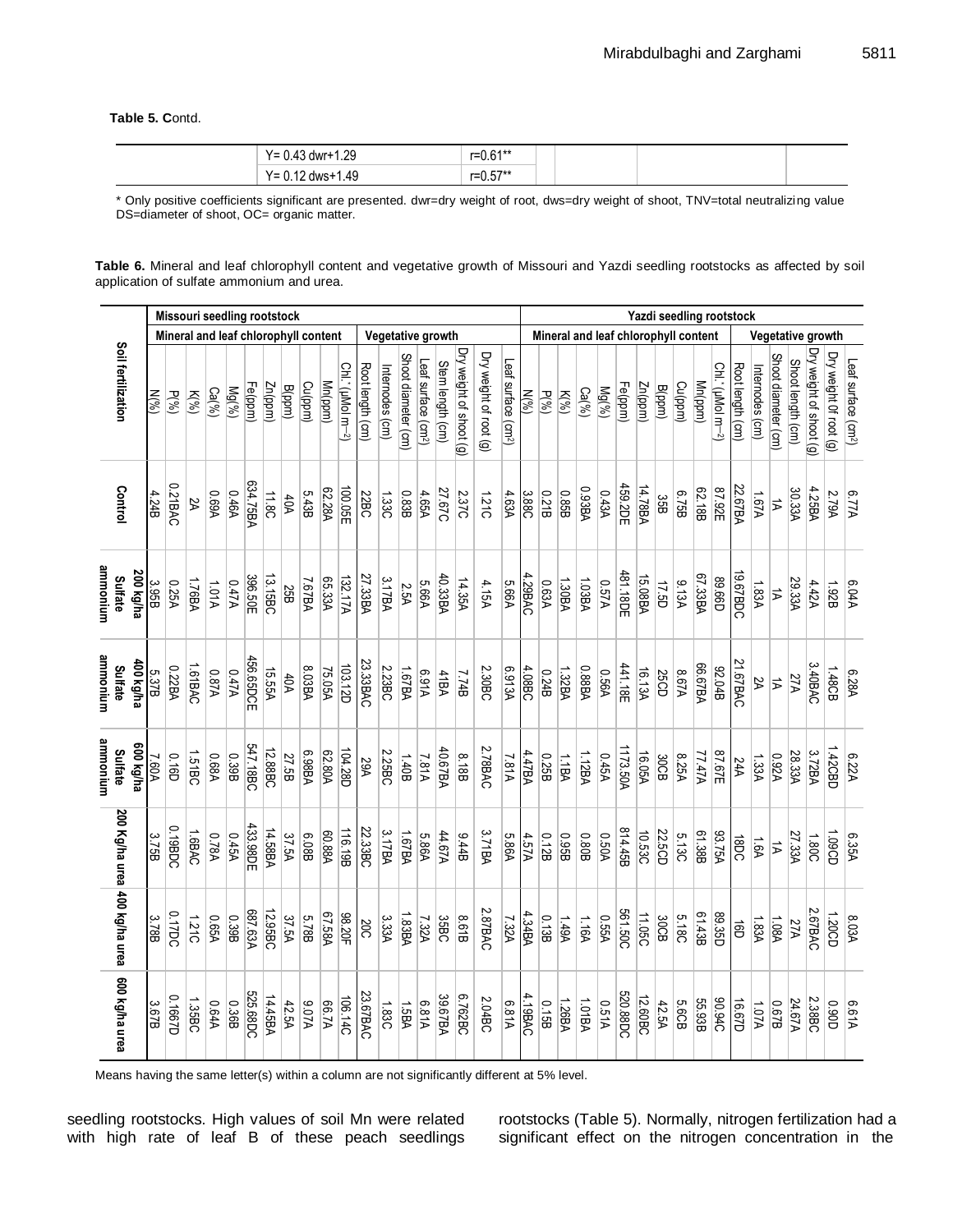leaves of some fruit trees (Rufat and Dejong, 2001; Sakalauskaite et al., 2008**)** but no significant correlation was found between nitrogen concentration in the leaves of Missouri and Yazdi seedling rootstocks and total soil nitrogen.

These results of correlation analysis and principal component analysis, together with the comparisons of mineral and leaf chlorophyll content and vegetative growth of Missouri and Yazdi seedling rootstocks as affected by soil application of sulfate ammonium and urea (Table 6) indicated that increasing soil nitrogen fertilization were not always well supplied, and, in some cases, the low application of nitrogen fertilizers in soil may increased growth characters and leave nutrient status of studied peach seedling rootstocks.

Some authors have indicated that in many cases it may be desirable to use lower soil application of nitrogen fertilizers to ensure good rootstocks growth in nurseries (Knight, 1973; Tagliavini et al., 1996; Will, 1971; Cheng and Fuchigami, 1997; Xie and Cummings, 1995). In the present study, application of 200 kg/ha sulfate ammonium to Missouri and Yazdi seedling rootstocks resulted in the highest leave P, Mg, and Cu concentration, leaf surface and some growth characters (shoot length, internodes, diameter of shoot, dry weight of shoot) of both studied peach seedling rootstocks. The principal component analysis has proved to be an exceeding popular technique for dimensionality reduction (Tripping and Bishop, 1999). Nitrogen (N) is the most important soil nutrient (Daha, 1996). However, in this paper, the result of PCA has shown the most affected parameters by soil nitrogen fertilization either as ammonium sulphate or urea on of peach seedling rootstocks Missouri and yazdi (under nursery of SPII conditions in Karaj/Iran) are soil K parameter followed by soil P.

## **Conclusions**

Our results has shown the most affected parameters as affected by soil nitrogen fertilization either as ammonium sulphate or urea for both studied peach seedling rootstocks under nursery of SPII conditions in Karaj/Iran are soil K parameter followed by soil P. According to the results, having high available soil potassium and phosphorus was more important than adding more of nitrogen fertilizer. Application of 200 kg/ha sulfate ammonium to Missouri and Yazdi seedling rootstocks resulted in the highest leave P, Mg, and Cu concentration, leaf surface and some growth characters (shoot length, internodes, diameter of shoot, dry weight of shoot) of both studied peach seedling rootstocks.

### **REFERENCES**

AOAC (1980). Official methods of analysis of the association of

analytical chemists, 13<sup>th</sup> ed. A.O.A.C., Washington, D.C.

- Arora RL**,** Tripathi S, Ranjeet S (1999). Effect of nitrogen on leaf mineral nutrient status, growth and fruiting in peach. Indian J. Hort. Sci. 56:286-294.
- Chatzitheodorou IT, Sotiropoulos, TE, Mouhtaridou, GI (2004). Effect of nitrogen, phosphorous, potassium fertilization and manure on fruit yield and fruit quality of peach cultivars" Spring time" and "Red haven'. Agron. Res. 2(2):135-143.
- Cheng L, Fuchigami LH (1997). Re growth performance of apple nursery plants in relation to reserve and current uptake nitrogen. Annual Progress Report for Tree Fruit Research Commission, Northwest Nursery Improvement Institute, Oregon Association of Nursery men. pp 14–21.
- Cliff N (1988). The eigenvalues-greater-than-one rule and the reliability of components. Psychol Bull 103:276–279.
- Crisosta CH, Johnson RS, Delong I, Day KR (1997). Orchard factors affecting postharvest stone fruit quality. Hort. Sci. 32.820-823.
- Dahal H (1996). Ecological approach to sustainable agriculture through integrated nutrient resource management: A micro-level study in the eastern teral farming system, Nepal. A Ph D dissertation submitted to the School of Environment, resources and development. Asian institute of technology (AIT). Bankog, Thailand.
- Drouineou J (1942). Dosage rapid, du calcaire actif des sols. Annals Agron.*,* 12: 441–50
- FAO (2007). (Available on Line) http./www.fao.org.
- Fukuda A, Kondo G (1957). Growth and yield as related to the concentrations of nitrogen, phosphoric acid and potassium in sand culture. Studies Inst. Hort Kyoto Univ*.* 8:16-23.
- George D, Malley P (2006). SPSS for windows- step by step. Pearson Education, Darling Kindersley (India).
- Guttman L (1954). Some necessary conditions for common factor analysis. Psychometrika 19:149–161.
- Hair JF, Anderson RE, Tatham RL, Black WC (2003). Multivariate Data Analysis. Pearson Education, Singapore and India.
- Isaac RA, Kerber JD (1971). Atomic absorption and phlame photometry: Techniques and uses in soil plant and water analysis. *In*: Walsh, L.M. (ed.), Instrumental Method for Analysis and plant Tissue, pp: 17–37. Soil science society of America. Madison, WI.
- Jackson DA (1993). Stopping rules in principal components analysis: a comparison of heuristical and statistical approaches. Ecology 74(8):2204–2214.
- Jafarzadeh AA, Shahbazi F (2010). Suitability of peach in Souma area (Iran), using Almagra model. World Congress of Soil Science, Soil Solutions for a Changing world, Brisbane, Australia. Published on DVD.
- Johnson RS, Uriu K (1989). Peaches, Plums and Nectarines, Growing and Handling for Fresh Market. University of California, Division of Agriculture and Natural resources, Oakland, P. 68.
- Johnson RS (1993). Stone Fruit: Peaches and Nectarines. In Nutrient Deficiencies and Toxicities in Crop Plants. (Bennett, W.F., ed), pp. 171-175. APS Press, Minnesota.
- Han M.S, Wazir FK, Ayaz M (2000). Effects of nitrogen, phosphorus and potassium on fruit drop, fruit size and total yield of peaches. Sarhad. J. Agric. 16:25-32.
- Knight PJ (1973). Influence of nitrogen supply on the growth and branching habit of *Pinus radiata* seedlings. N. Z. J. For.18(2):273- 278.
- Nargundkar R (2005). Marketing Research-text and cases. Tata McGraw Hill Publishing Company Ltd, New Delhi, India.
- Olsen RA, Sommers LE (1982). *In*: Page, A.L., R.H. Miller and D.R. Kenney (eds.), Phosphorus in Methods of Soil, Part Soil Science Socciety of America, Inc. Madison, WI. 2:403–30.
- Pestana M, Correria PJ, devarennes A, Abadia J, Faria EA (2004). The use of floral analysis to diagnose the nutritional status of oranges trees. J. Plant Nutr. 24:1913–23.
- Rufat J, Dejong TM (2001). Estimating seasonal nitrogen dynamics in peach in response to nitrogen 21:1133–1140.
- Saenz jL, Delong TM, weinbaum SA (1997). Nitrogen stimulated increases on peach yields are associated with extended fruit development period and increased fruit sink capacity. J. Am. Soc. Hort. Sci. 122:772-777.